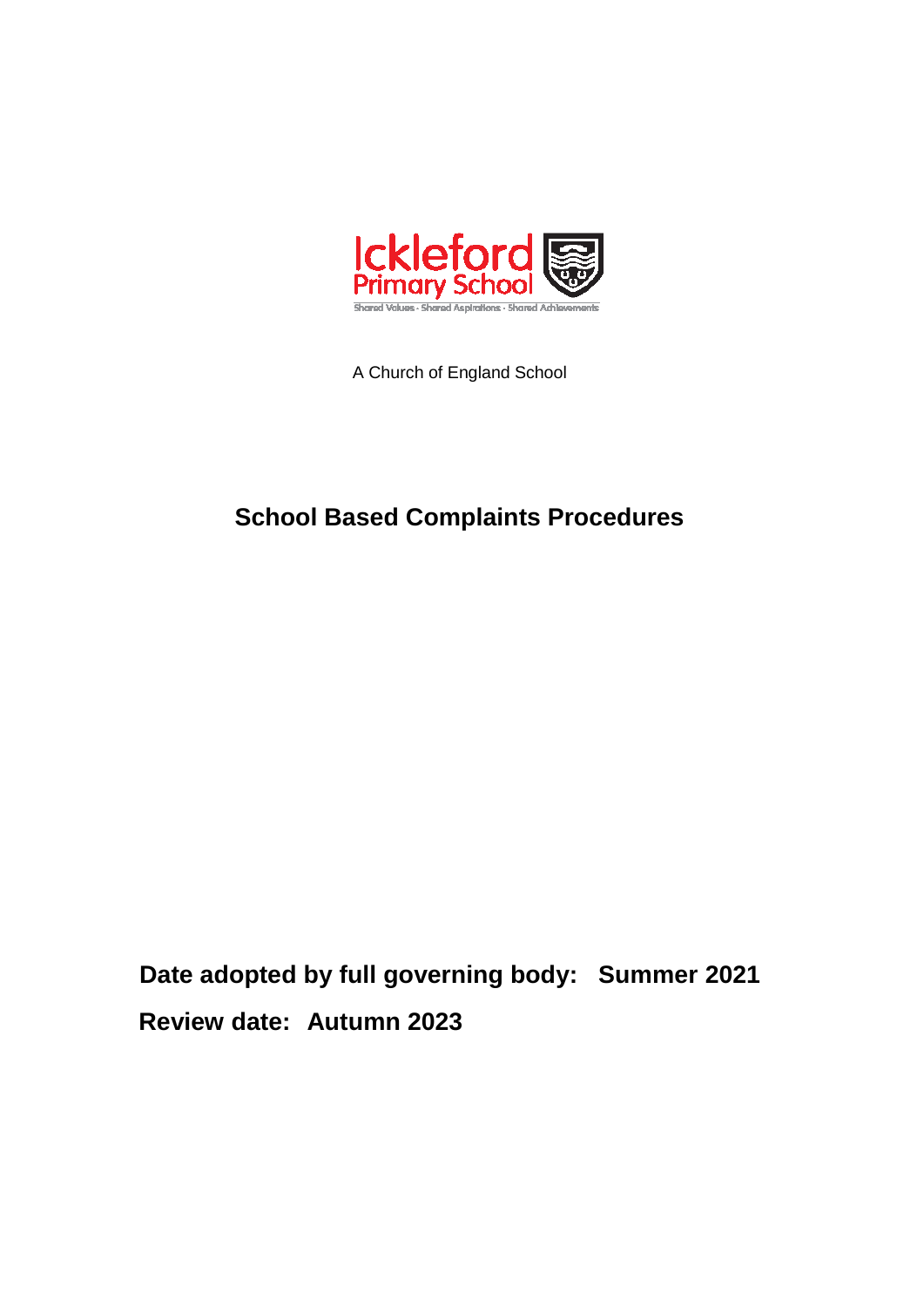# **Complaints Policy and Procedure**

**Ickleford VC Primary School Website: Ickleford.herts.sch.uk Telephone: 01462 459150 Email: admin@ickleford.herts.sch.uk**

#### **Who can make a complaint?**

This complaints process is not limited only to parents or carers of children that are registered on roll at the School. Other people, including members of the public, may make a complaint to our School, provided that the complaint relates to the provision of facilities or services that we provide. Any issues for which a separate statutory process applies (such as appeals regarding exclusions or admissions) do not fall within the scope of this process. The School will confirm to you upon receipt whether or not your complaint falls under this policy and procedure and what will happen next if it does. For issues that fall outside of this policy and procedure, the School will confirm the correct process that applies instead.

#### **The difference between a concern and a complaint**

We define a concern as '*an expression of worry or doubt over an issue considered to be important for which reassurances are sought'*.

We define a complaint as '*an expression of dissatisfaction however made, about actions taken or a lack of action that requires an investigation and formal response in writing'*.

It is in everybody's interest that concerns and complaints are resolved as swiftly as possible. Many issues can be resolved informally, without needing to escalate to the formal stages of the complaints process. Ickleford Primary School takes concerns seriously and we will make every effort to resolve matters as quickly as possible.

If you have difficulty discussing a concern with a particular member of staff, we will respect your views. In such cases, you will be referred to another staff member. Similarly, if the member of staff directly involved feels unable to deal with your concerns, you will be referred to another staff member. The member of staff may be more senior but does not have to be. The ability to consider the concern objectively and impartially is the most important factor.

Ickleford Primary School understands however, that there are some occasions when people only wish to raise their concerns formally. In such instances, the School will attempt to resolve the issue(s) internally, through the stages outlined within this complaints policy and procedure.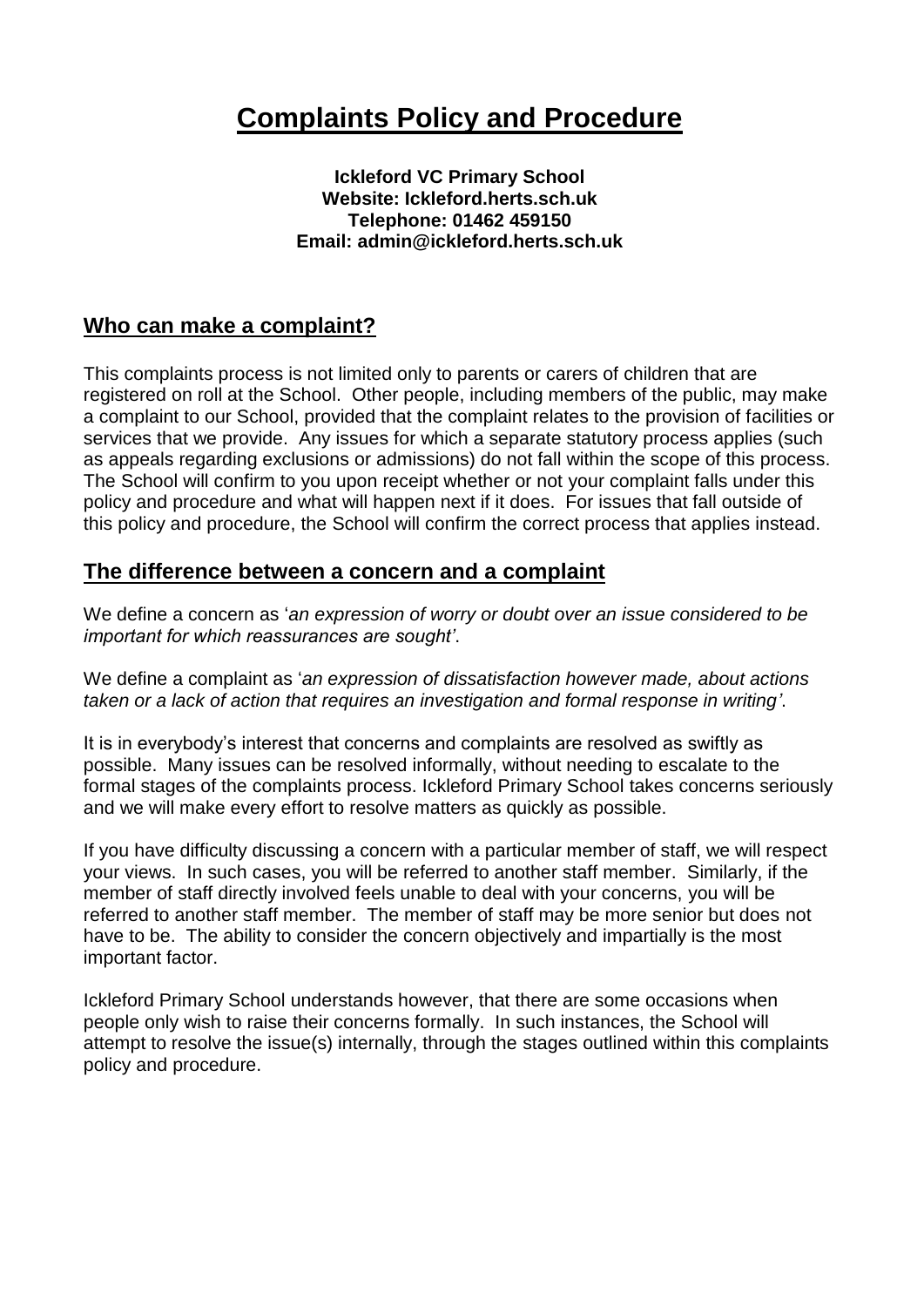#### **How to raise a concern or make a complaint**

A concern or complaint can be made in person, in writing or by telephone. They may also be made by a third party acting on behalf on a complainant, provided that the third party is able to demonstrate to the School that they have the appropriate consent to do so. Concerns should be raised with either the Class Teacher, Key Stage Lead or Head of Year (delete as appropriate). If the issue remains unresolved, the next step is to make a formal complaint.

Complainants should not approach individual Governors to raise concerns or complaints. They have no power to act on an individual basis and it may also prevent them from considering complaints at Stage 2 of the formal complaints process. In the event that a Governor is approached by a complainant, they should signpost the complainant back to the most appropriate person. This could be the Class Teacher, Key Stage Lead, Head of Year, Headteacher or Chair of Governors (delete as appropriate), depending on which stage the complaint has reached.

Complaints against School staff (except the Headteacher) should be made in the first instance, to the Headteacher via the School Office*.* They should be marked Private and Confidential.

Complaints regarding the Headteacher should be addressed to the Chair of Governors and submitted via the School Office. They should be marked as Private and Confidential. The School Office will ensure that the Chair of Governors receives this promptly.

Complaints about the Chair of Governors, any individual Governor or the whole Governing Body should be addressed to the Clerk to the Governing Body and submitted to the School Office. They should be marked Private and Confidential. The School Office will ensure that the Clerk receives this promptly.

For ease of use, a template complaint form has been included within this complaints policy and procedure (Appendix 2). If you require help to complete the form, you should contact the School Office. You can also ask third party organisations like the Citizens Advice Bureau or an Independent Advocate to help you. <Insert Name of School> will ensure that all formal complaints are documented in writing to ensure that the issues being complained about and the complainant's desired outcomes are clear. Complainants will be asked to submit their complaint in writing, either by sending an email or a letter via the School Office or by completing the School's formal complaint form.

In accordance with equality law, as outlined above, the School will consider making reasonable adjustments if required, to enable complainants to access and complete this complaints process. This includes providing information in alternative formats, assisting complainants in raising a formal complaint or holding meetings in accessible locations.

If a complainant is unable to submit their complaint in writing, the School will ensure that the issues being complained about and the outcomes being requested are documented in writing. The School may do this in either of the following ways:

• Invite the complainant to a meeting with the Headteacher or Chair of Governors (depending on what stage the complaint has reached) and a Notetaker. The Notetaker will document the issues being complained about and the complainant's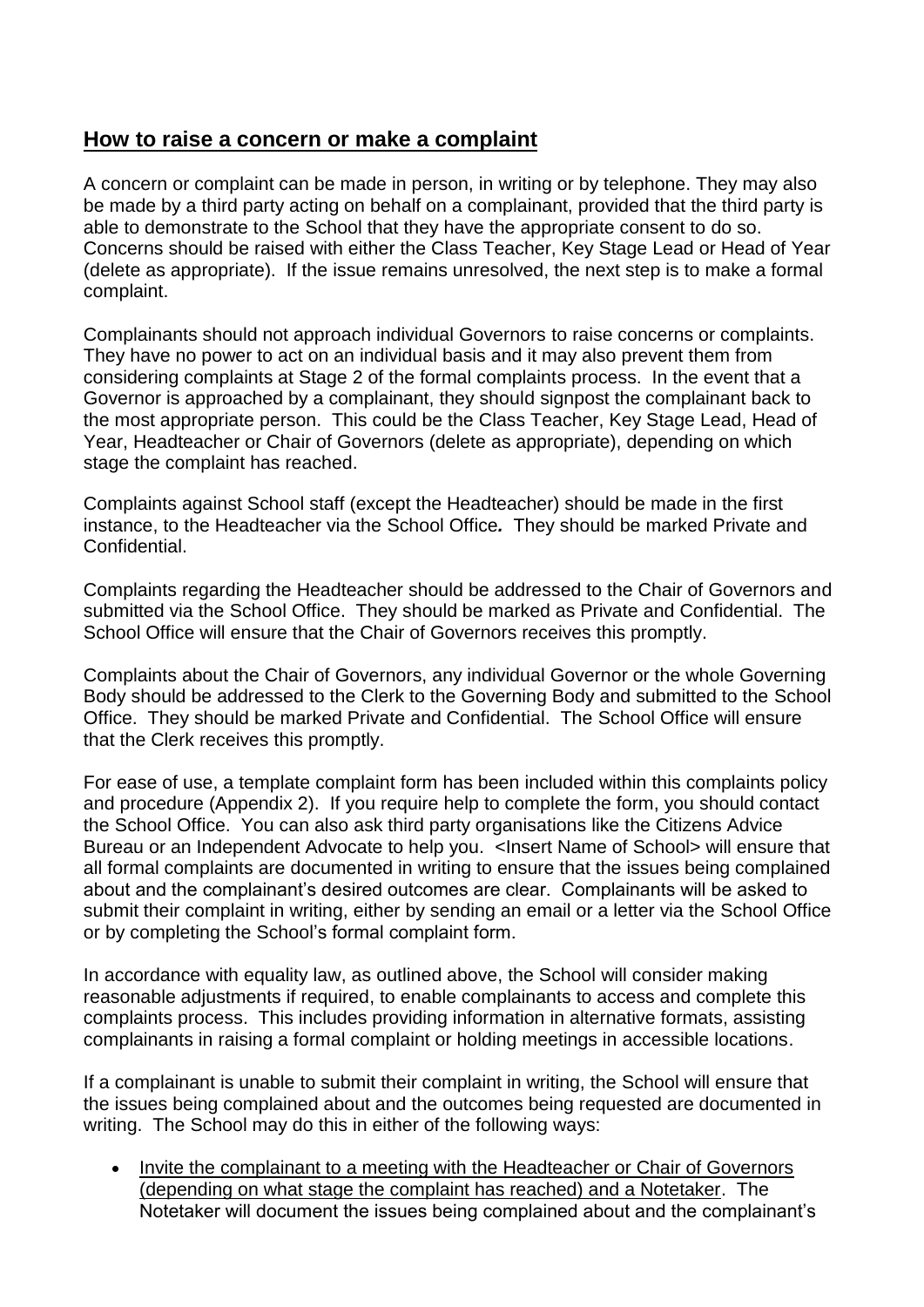desired outcomes, as discussed and agreed during the course of the meeting. At the end of the meeting, the complainant will be given a copy of the notes of the meeting containing this information and the School will retain the original copy for the purpose of investigating the complaint(s).

 Signpost the complainant to independent support, including Advocacy. Advocates provide qualified, independent support for people that have difficulty understanding information and advice or who would like support in communicating their views. Advocates can help complainants to formulate their complaint and then submit it on their behalf and support them through the complaints process. POhWER was founded in Hertfordshire in 1996. They deliver services in Hertfordshire as part of the HertsHelp service, in partnership with a wide range of voluntary sector organisations, including Advocacy. It is a free and impartial service. Their contact details are as follows:

POhWER Telephone: 0300 456 2370 Text: send the word 'pohwer' with your name and number to 81025 Email: [pohwer@pohwer.net](mailto:pohwer@pohwer.net) Skype: pohwer.advocacy Post: PO Box 14043, Birmingham, B6 9BL

# **Anonymous complaints**

Ickleford Primary School will not normally investigate anonymous complaints. In such instances, the Headteacher and/or the Chair of Governors will determine whether the complaint warrants an investigation and will ensure that this is completed, if so. The outcome of the investigation cannot be shared with the complainant, as the School will not know who they are and therefore, the School cannot ascertain whether or not the person is entitled to have confidential information regarding the complaint investigation shared with them.

# **Timescales**

All complaints must be raised within three months of an incident or event. Where a series of associated incidents have occurred, the complaint must be raised within three months of the last of these incidents. Ickleford Primary School will consider exercising the discretion to consider matters raised outside of this timeframe, only if the School deems that exceptional circumstances apply. To enable the School to make this decision, the complainant will be asked to explain their reasons as to why they have taken longer than three months to raise their complaint. If the complainant does not provide any explanation or the School deems that the explanation given is not compelling or exceptional enough to warrant the issue(s) being investigated as a late complaint, the School will confirm this in writing and take no further action.

# **Complaints received outside of term time**

Ickleford Primary School will consider any complaints made outside of term time to have been received on the first School day after the holiday period. The School will send the complainant an acknowledgement of their complaint, confirming the date of receipt, what will happen next and the timescale that applies. This will differ depending on what stage of the complaints process has been reached.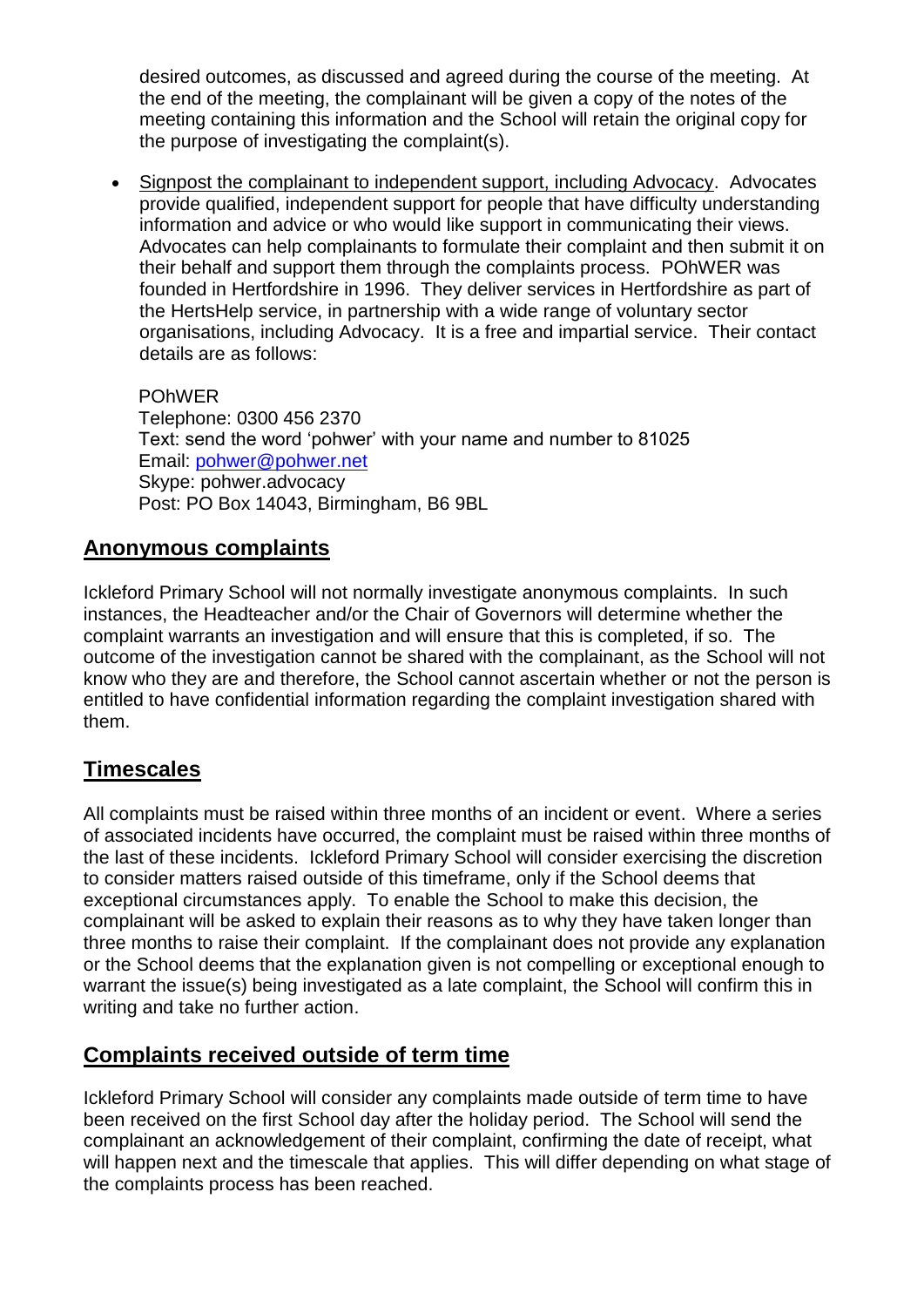# **Scope of this Complaints Policy and Procedure**

This policy and procedure only applies to complaints about the provision of facilities or services by Ickleford Primary School.

Some examples of issues that may be complained about are as follows:

- Complaints from individuals, including members of the public, about the provision of facilities or services by the School.
- Issues from parents or carers of children who attend the School.
- Complaints regarding pupil welfare and wellbeing.
- Complaints regarding bullying.
- Complaints regarding staff behaviour.
- A Governor complaining about a member of Staff.
- A member of Staff complaining about a Governor.
- A Governor complaining about another Governor.
- Complaints about the School's handling of a Subject Access Request (SAR) or a Freedom of Information (FOI) Request.

#### The following matters cannot be dealt with as a formal complaint:

- Complaints about pupil behaviour outside of School hours, e.g. weekends and holiday periods – such issues are not the School's responsibility.
- Complaints regarding third parties using or hiring School premises third party providers should have their own complaints process and you should contact them directly.
- Complaints about the School carrying out a statutory duty, e.g. making a Child Protection referral – the School's complaints process cannot be invoked to stop it from doing something it has a duty to do.
- Matters likely to require a Child Protection Investigation Complaints about Child Protection matters are handled under the School's Child Protection and Safeguarding Policy and in accordance with relevant statutory guidance.
- A member of staff complaining about another member of staff refer to the School's Internal Grievance Procedures.
- A member of staff complaining about an action or a decision of the School's Full Governing Body - the Governing Body will have already given the matter full consideration.
- Whistleblowing refer to the School's Internal Whistleblowing Procedure for all employees, including temporary staff and contractors. The Secretary of State for Education is the prescribed person for matters relating to education for Whilstleblowing in education who do not wish to raise matters directly with their employer. Referrals can be made at [www.education.gov.uk/contactus](http://www.education.gov.uk/contactus)
- Complaints regarding internal management decisions, e.g. Class and Teacher Allocations and School Session Time changes.
- National Curriculum content contact the Department for Education at [www.educa](http://www.education.gov.uk/contactus)[tion.gov.uk/contactus](http://www.education.gov.uk/contactus)
- Complaints about a decision or process that has been subject to a full consultation and subsequently approved by the Full Governing Body – the Governing Body has already given the matter full consideration and respondents have had the opportunity through the consultation process to put forward their views.
- Unsuccessful School admission applications may ultimately be appealed to an Independent Appeal Panel.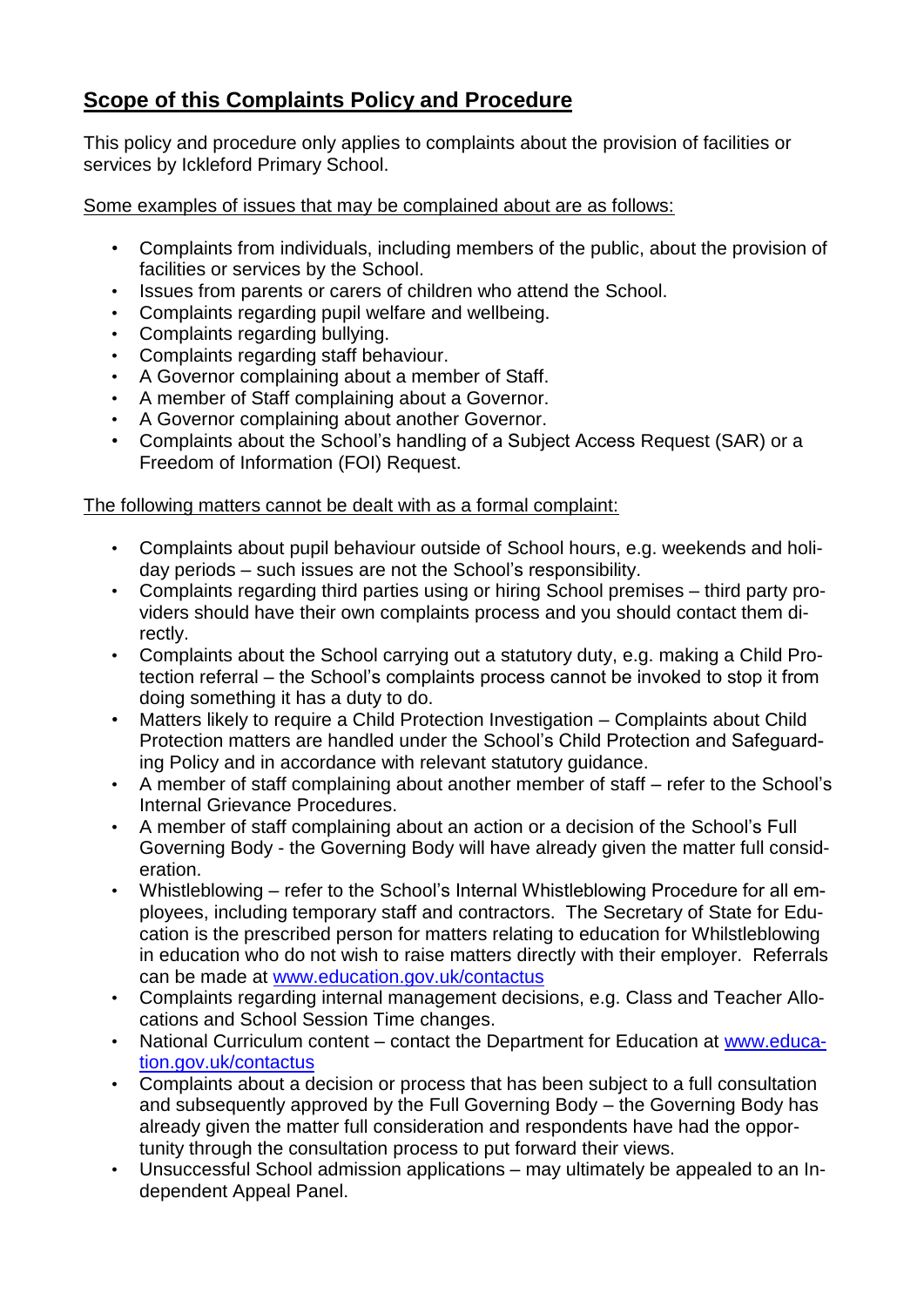• Complaints about Fixed-Term or Permanent Exclusions – Permanent Exclusions may ultimately be appealed to an Independent Review Panel (IRP). For Fixed Term Exclusions, representations can be made to the Chair of Governors outside the provisions of the complaints process.

If other bodies are looking into aspects of a complaint, for example the Police, the Local Authority (LA) Safeguarding Teams or a Tribunal, this may impact on the School's ability to adhere to the timescales set out within this policy and procedure or may result in the process being suspended until the other relevant body has concluded its enquiries.

If a complainant commences legal action against Ickleford Primary School in relation to their complaint, we will consider whether to suspend the complaints process until the legal proceedings have concluded. The School will only consider investigating the complaint after the conclusion of legal proceedings if those proceedings did not address the issues at the heart of the complaint.

# **Resolving complaints**

At each stage of this process, Ickleford Primary School will aim to resolve the complaint. If appropriate, we will acknowledge that the complaint is upheld, in whole or in part. In addition, we may offer one or more of the following if it is deemed appropriate and necessary:

- An explanation.
- An admission that the situation could have been handled differently or better.
- An assurance that we will try to ensure the event(s) complained of will not recur.
- An explanation of the steps that have been or will be taken to help ensure that it will not happen again and an indication of the timescales within which any changes will be made.
- An undertaking to review relevant School policies in light of the complaint.
- An apology.

# **Withdrawal of a Complaint**

If a complainant wishes to withdraw their complaint, they must inform the School. Ickleford Primary School will ask them to confirm this in writing. If they are unable to do this however, the School will write to them to confirm that their complaint has been withdrawn, in accordance with their wishes.

#### **Stage 1**

Formal complaints must be made to the Headteacher in the first instance (unless the complaint is about the Headteacher) via the School office. If you are unable to submit your complaint in writing by email or letter or by using the formal complaint form, the School will follow the steps set out on pages 2 and 3 of this policy and procedure, by offering to meet you and/or signposting you to a free and impartial Advocacy and Support Service.

The Headteacher will record the date the complaint was received and will acknowledge receipt of the complaint in writing (either by letter or email) within 3 School days.

Within this response, the Headteacher will seek to clarify the nature of the complaint, ask what remains unresolved and what outcome(s) the complainant would like to see. The Headteacher will consider whether a face to face meeting is the most appropriate way of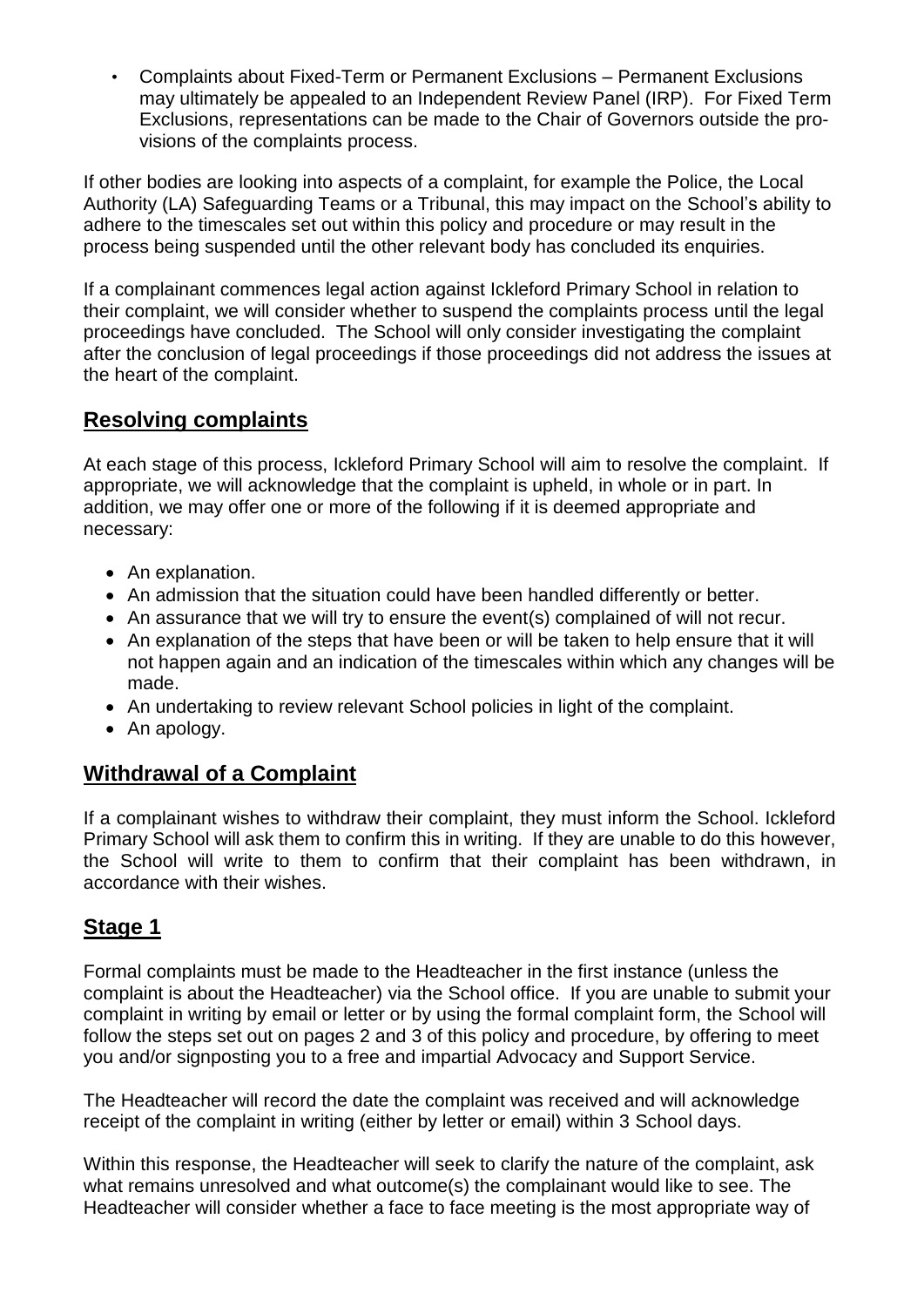doing this. The Headteacher can delegate the investigation of the complaint to another member of the School's Senior Leadership Team, but not the decision(s) to be taken.

During the investigation, the Headteacher (or Investigator) will:

- Interview those involved in the matter and/or those complained of, allowing them to be accompanied if they wish. The decision in terms of who should be interviewed and how is up to the Headteacher (or Investigator).
- Keep a written record of any meetings or interviews in relation to their investigation.

Once the investigation has been concluded, the Headteacher will provide a formal written response within 10 School days from the date of receipt of the complaint. If the Headteacher is unable to meet this deadline for whatever reason, they will provide the complainant with an update and a revised response date.

The response will detail the actions taken to investigate the complaint and will provide a full explanation of the decision(s) made and the reasoning behind them.

Where appropriate and possible, the response will include details of actions Ickleford Primary School will take to hopefully resolve the complaint.

The Headteacher will advise the complainant how they may escalate their complaint should they remain dissatisfied with the outcome of Stage 1.

If the complaint is about the Headteacher, or a member of the Governing Body (including the Chair or Vice-Chair of Governors), a suitably skilled Governor will be appointed to complete all of the required actions at Stage 1 as set out above.

Complaints about the Headteacher or a member of the Governing Body must be made to the Clerk, via the School Office.

If the complaint is:

- jointly about the Chair and Vice Chair of Governors,
- the majority of the Governing Body or
- the entire Governing Body,

Stage 1 will be considered by an Independent Investigator appointed by the Clerk to the Governing Body. This person could be a Governor from another School. At the conclusion of their investigation, the Independent Investigator will provide a formal written response to the complainant.

If the complainant is dissatisfied with the Stage 1 response to their complaint, they have 10 School days in which to request escalation to Stage 2 of the complaints process.

Escalation requests made outside of this timeframe do not have to be accepted.

If the request is late, the complainant will be asked to explain why they have taken longer than 10 School days to request escalation of their complaint to the next stage. If the complainant does not provide any explanation or the School deems that the explanation given is not compelling or exceptional enough to warrant accepting the escalation request out of timescale, the School will confirm this in writing and take no further action.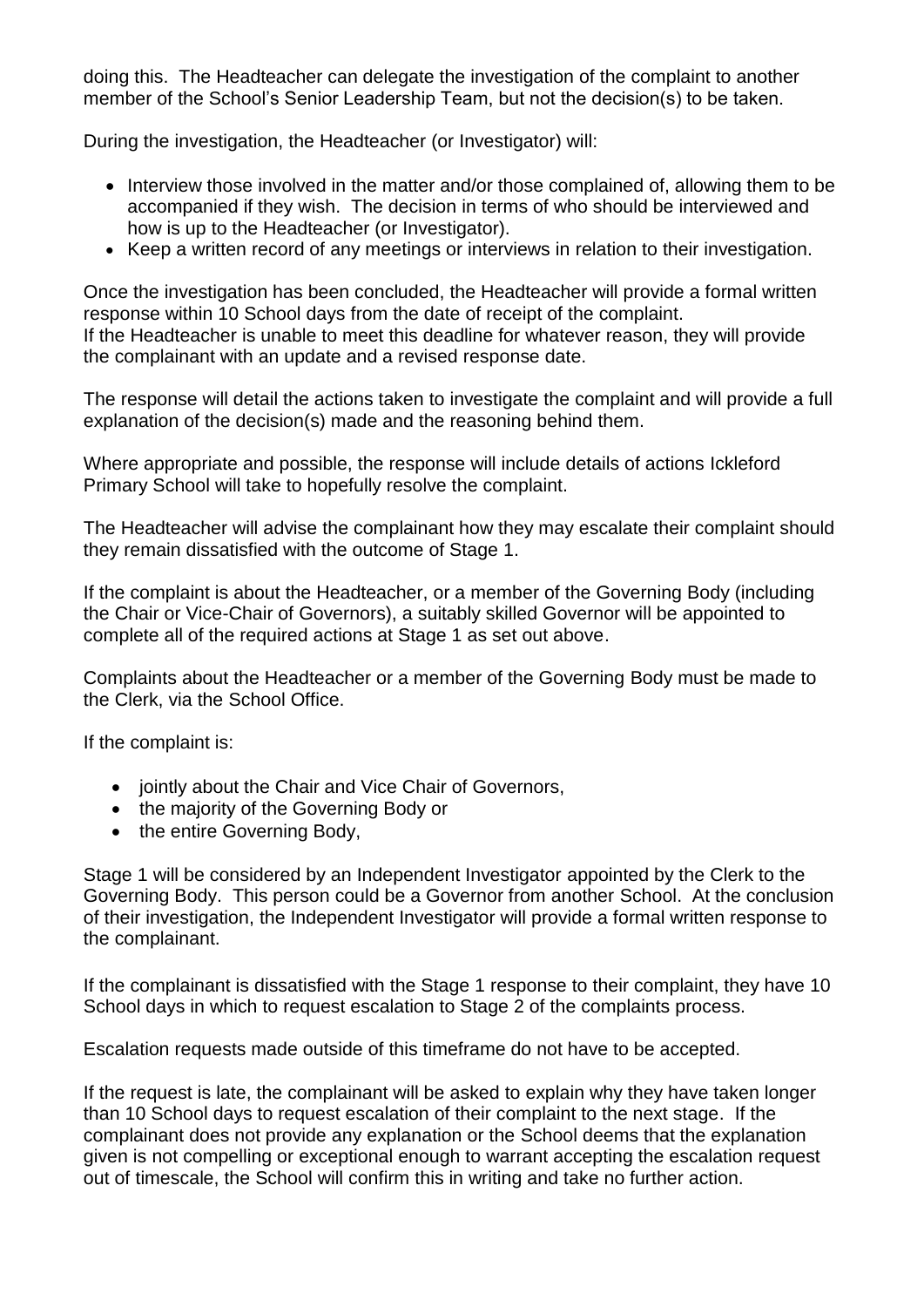## **Governors Complaint Panel Hearing**

If the complainant is dissatisfied with the outcome at Stage 1 and wishes to take the matter further, they can escalate the complaint to Stage 2 – where the complaint is heard by a Panel of Governors. The Panel is comprised of 3 impartial Governors, usually from the School's Governing Body. In exceptional circumstances however, a decision may be taken to use Governors from other Schools to make up the Panel. Stage 2 is the final stage of the School's complaints process.

A request to escalate to Stage 2 must be made by the complainant to the Chair of the Governing Body (or the Clerk to the Governing Body if the complaint is about the Chair) via the School office, within 10 School days of the Stage 1 response being issued.

The Chair of Governors (or the Clerk) will record the date the Stage 2 escalation request is received and acknowledge receipt of the request in writing (either by letter or email) within 3 School days.

Requests received outside of this timeframe will only be considered if the School deems that exceptional circumstances apply. Stage 2 will only consider complaints that have already been lodged and investigated at Stage 1. It is not an opportunity to raise new complaints. Any complainant wishing to do so must first complete Stage 1 of the School's complaints process.

The Chair of Governors (or the Clerk) will write to the complainant to inform them of the date of the Stage 2 Complaints Panel Hearing. They will aim to convene a Panel within 20 School days of receipt of the Stage 2 request. If this is not possible, they will provide an anticipated date and keep the complainant informed.

If the complainant rejects the offer of three proposed dates and without good reason, the Chair of Governors (or the Clerk) will decide when the Panel Hearing will be. It is permitted to proceed in the complainant's absence on the basis that the Panel will consider all written submissions from both parties.

The Stage 2 Complaints Panel Hearing will consist of at least three Governors with no prior involvement or knowledge of the complaint. Prior to the meeting, they will decide amongst themselves who will serve as the Chair of the Panel. If there are fewer than three Governors from <Insert Name of School> available (for example due to sickness or other prior commitments), the Chair of Governors (or the Clerk) will source any additional, impartial Governors through another local School or through the Local Authority's Governor Services Unit, in order to make up the committee. On some occasions, a Panel comprised entirely of external Governors may be convened to hear the complaint at Stage 2. This will depend on the circumstances of the complaint and the decision will be made by the Chair of Governors (or the Clerk).

The Complaints Panel will decide whether to deal with the complaint by inviting parties to a Hearing or by way of written representations, but in making their decision they will be sensitive to the complainant's needs. The Hearing may take place with both parties present or attending separately at different times. Once again, this will depend on the circumstances of the complaint.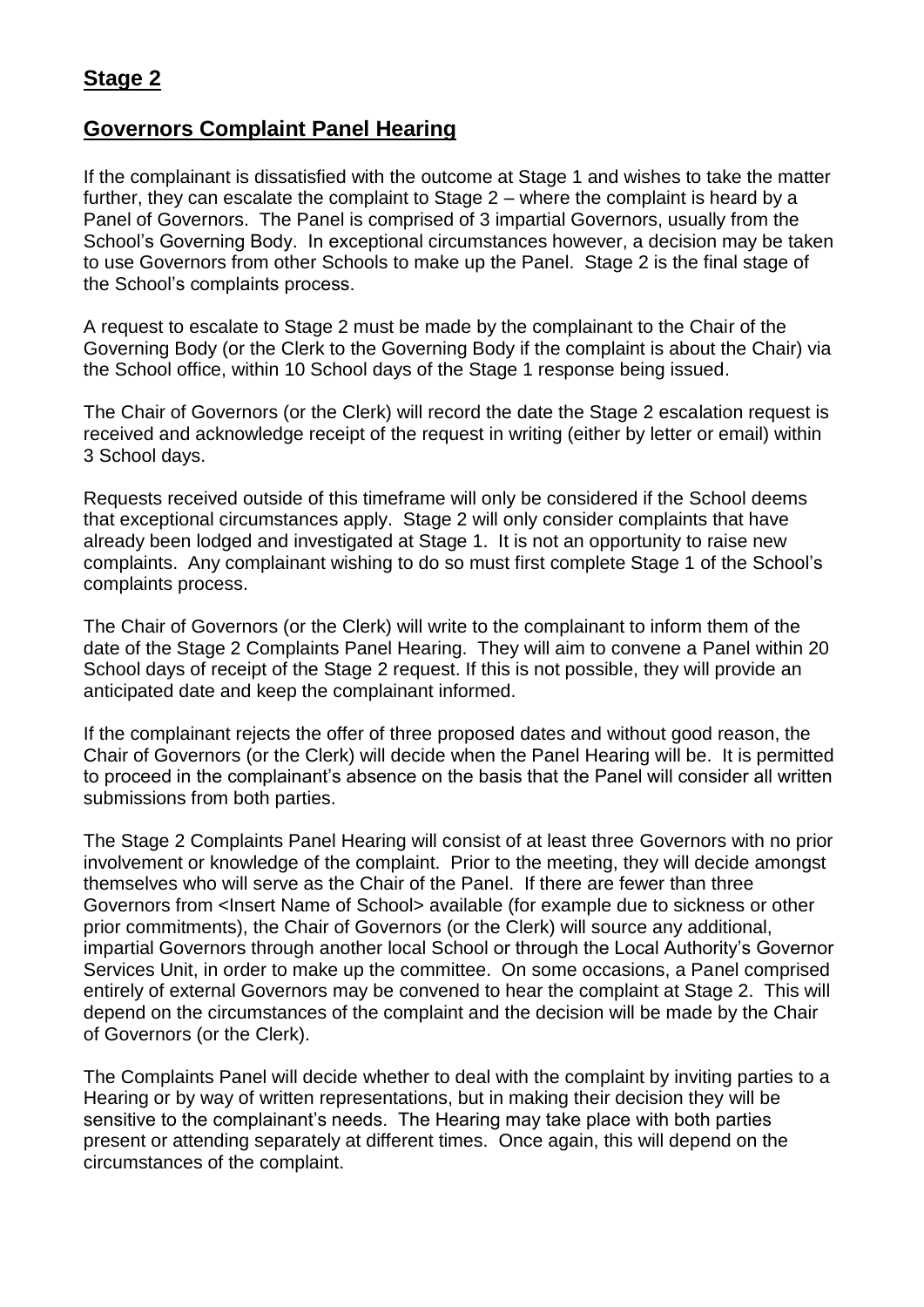Both parties (i.e. the complainant and the respondent on behalf of the School) may bring someone along with them to provide support. This could be a friend, relative or independent supporter. Generally, whilst not prohibited, we do not encourage either party to bring Legal Representatives to the Panel Hearing as it is not a Court of Law and cross questioning is not permitted. All questioning throughout the Hearing is conducted by the Panel. Witnesses, including members of staff, may be invited to give evidence during the course of the Panel Hearing. They may also bring someone along with them to provide support, such as a friend, relative or independent supporter.

If a complaint is made regarding the behaviour or conduct of a member of staff and it is upheld in full or in part, this may result in some form of disciplinary action taking place. Where this is the case, complainants will be informed that the matter will be progressed through Staff Disciplinary Procedures, if appropriate, but the outcome(s) cannot be shared with them as this information is confidential between the employer and employee.

Representatives from the media are not permitted to attend a Stage 2 Complaints Panel Hearing.

At least 14 School days before the meeting, the Chair of Governors (or the Clerk) will:

- Confirm and notify the complainant (and the respondent on behalf of the School) of the date, time and venue of the Panel Hearing. Every effort should be made to try and ensure that that Hearing date and time is convenient for both parties and that the venue and proceedings are accessible. Please note however, that if the complainant rejects the offer of three proposed dates and without good reason, the Chair of Governors (or the Clerk) will decide when the Panel Hearing will be and it is permitted to proceed in the complainant's absence on the basis that the Panel will consider all written submissions from both parties. Similarly, if either party elects to leave the Hearing before it has finished, it is permitted to continue in their absence.
- Request copies of any further written material to be submitted to the Panel at least 7 School days before the meeting. Late evidence will not be accepted.

Any written material submitted will be circulated to all parties at least 5 School days before the date of the Hearing. The Complaints Panel will not normally accept as evidence audio or video recordings of conversations that were obtained covertly and/or without the informed consent of all parties being recorded.

The Complaints Panel will not review any new complaints at this stage or consider evidence unrelated to the initial complaint that may have been included. Any new complaints must be dealt with at Stage 1 of the complaints process first.

The Stage 2 Complaints Panel Hearing will be held in private. Electronic recording of the Hearing is not normally permitted unless a complainant's own disability or special needs require a reasonable adjustment to be made. Complainants cannot insist on a Hearing being recorded without good reason. Prior knowledge and consent of all parties attending must be sought and obtained before recording of the Hearing can take place. Any request to audio or video record the meeting and whether this was consented to or not by all parties present should be documented in the Clerk's detailed notes of the Hearing. The final decision as to what reasonable adjustments will be made, if any, rests with the school.

The Stage 2 Complaints Panel will consider the complaint and all of the evidence presented by both parties. The Panel can:

Uphold the complaint in full or in part.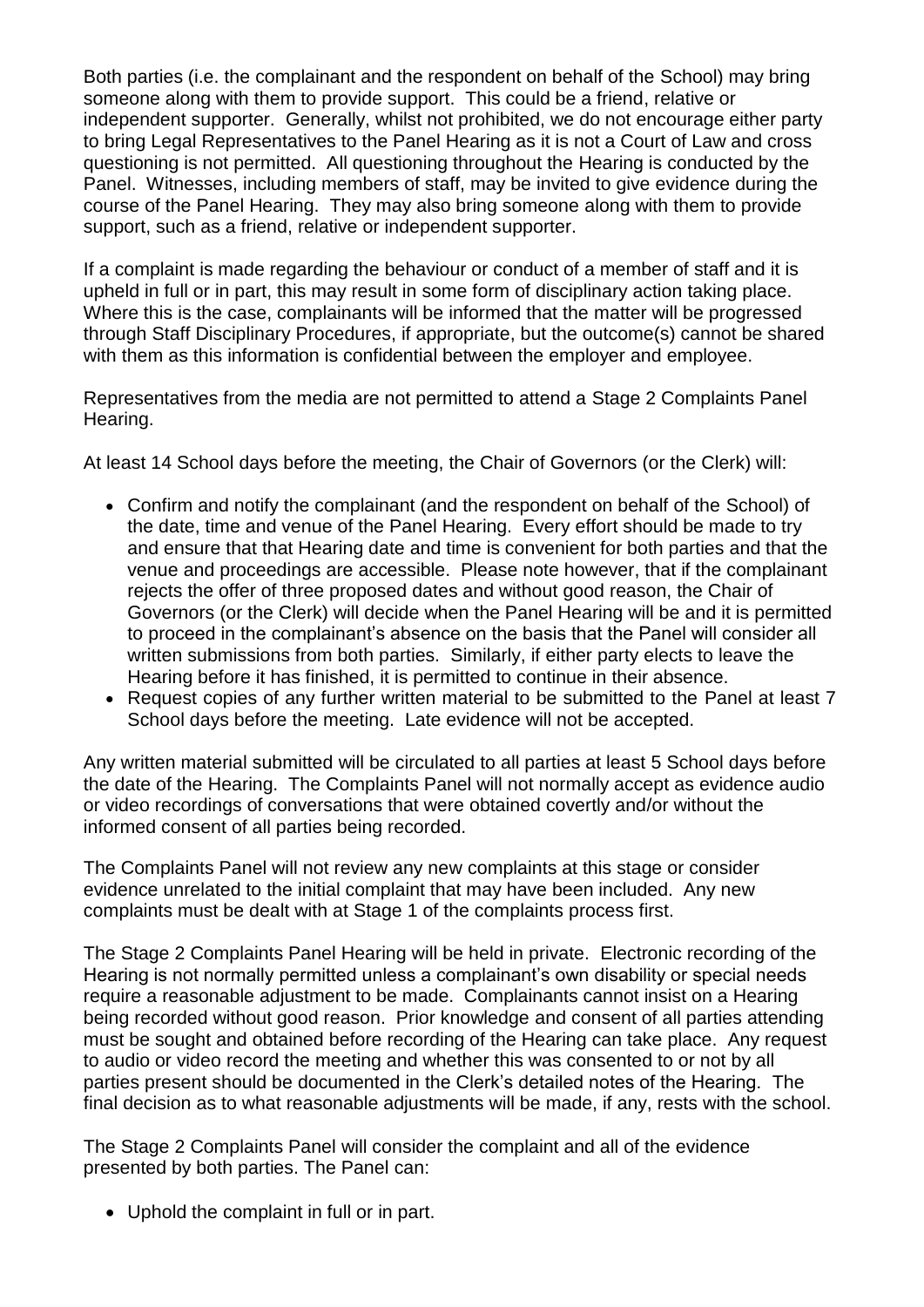- Reject the complaint in full or in part.
- Make a finding of No Judgement if there is insufficient evidence to reach a definitive conclusion.

If the complaint is upheld in full or in part, the Stage 2 Complaints Panel will:

- Decide on the appropriate action to be taken to try and resolve the complaint.
- Where appropriate, recommend changes to the School's systems or procedures to prevent the same or similar issues happening in the future.

The Chair of the Panel will provide the complainant and the respondent on behalf of the School with a full explanation of their decision and the reason(s) for it, in writing, within 5 School days of the Hearing.

The outcome letter to the complainant (and copied to the respondent on behalf of the School) will include details of how to contact the Department for Education if they are dissatisfied with the way their complaint has been handled by Ickleford Primary School.

If the complaint is:

- jointly about the Chair and the Vice Chair of the Governing Body or
- the majority of the Governing Body or
- the entire Governing Body,

Stage 2 will be heard by a Panel of Independent Governors.

The response will detail any actions taken to investigate the complaint and provide a full explanation of the decision(s) made and the reason(s) for them. Where appropriate, it will include details of actions Ickleford Primary School will take to try and resolve the complaint and to prevent the same issues from recurring.

The response will also advise the complainant how to escalate their complaint should they remain dissatisfied.

# **Stage 2**

## **Governor Review - Complaints where a child no longer attends the School and is no longer on roll**

The purpose of this complaints process is to ensure that if an error has been made, or an injustice has occurred, action can be taken to try and provide a remedy. Where the complainant has removed their child from the School, it is impossible for the School to provide a remedy that will directly benefit them or their child.

However, as the Governing Body has a duty of care to pupils who remain on roll, where a child has left the School, it will ensure that the circumstances of any complaint made are reviewed so that the Governing Body is satisfied that the School had acted appropriately and that the relevant policies and procedures had been followed correctly.

Under this policy and procedure, where a child no longer attends the School and their name has been removed from the School roll, the Chair of Governors has the discretion to commission a Stage 2 Governor Review instead of a Stage 2 Complaints Panel. The Chair of Governors will choose one of the two options, to ensure that the complaint is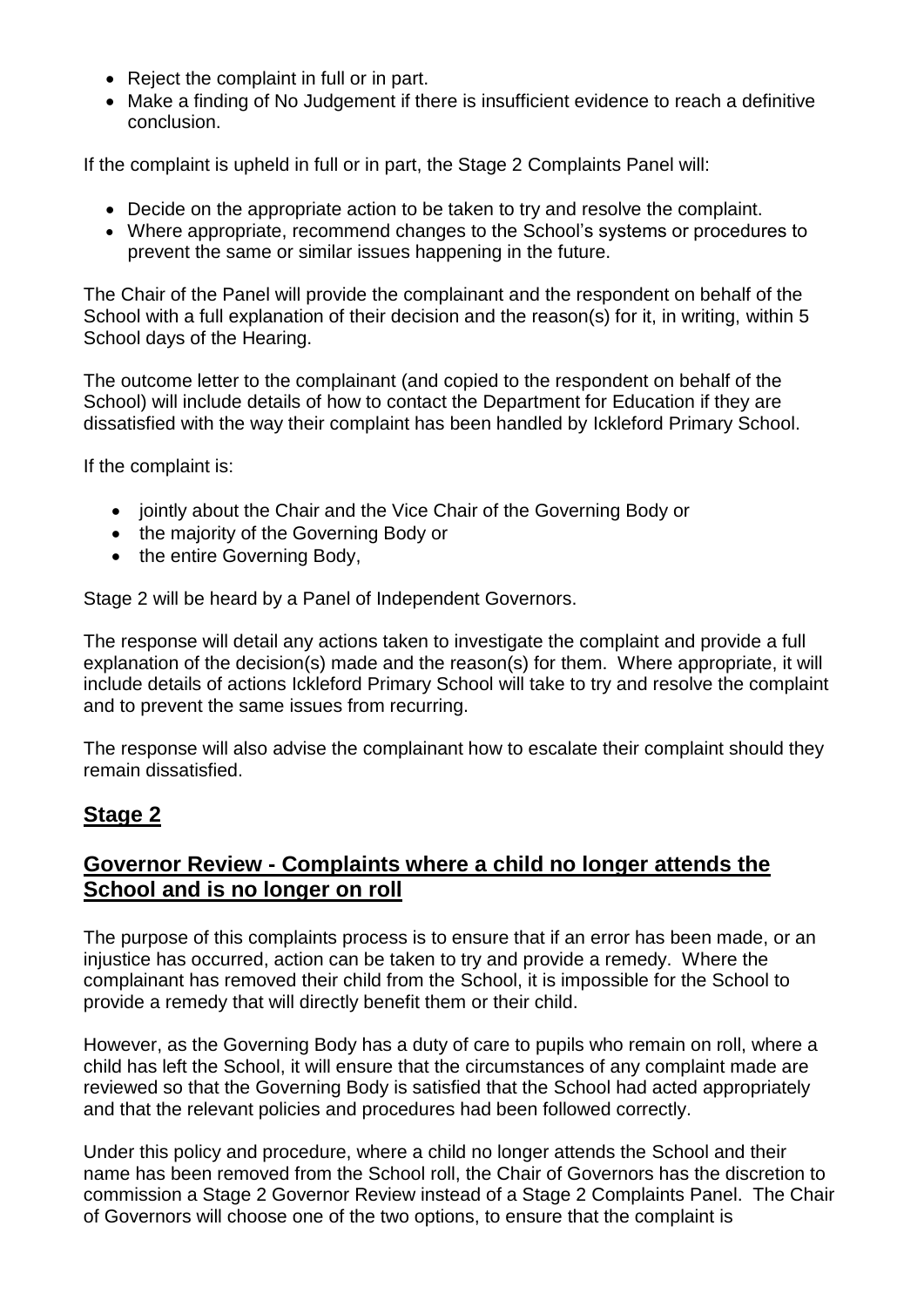investigated appropriately and that the complaints process can be concluded, however, the final decision as to which option they choose is entirely at their discretion.

If a decision is taken to commission a Stage 2 Governor Review instead of a Stage 2 Complaints Panel Hearing, the Chair of Governors will appoint a Governor who has had no prior involvement in the complaint to undertake this. If a Governor cannot be appointed from the School's own Governing Body (for example due to sickness or other prior commitments), the Chair of Governors will appoint an independent Governor from another local School or through the Local Authority's Governor Services Unit.

Once a Governor has been appointed, they will review the original complaint, the Stage 1 Investigation and response, the complainant's reply to the Stage 1 response (including their escalation request) and any further evidence the complainant has submitted (this must relate to the complaint and cannot be in relation to new matters).

When the review is complete, either the Chair of Governors or the Governor who conducted the review will write to the complainant to inform them whether the complaint has been upheld or rejected, in full or in part, and of any changes to practice and procedures which have been agreed by the Governing Body.

#### **Further recourse**

#### **Special Educational Needs provision complaints**

If your complaint is about the way the School has been delivering the provision set out in Section F of your child's Education, Health and Care Plan (EHCP), you may complain further to the Local Authority that maintains your child's EHCP.

If the EHCP is maintained by Hertfordshire County Council, you may complain further by setting out the detail of your complaint and sending it to:

Customer Service Team – Complaints Postal Point: CHO118 Resources Department County Hall **Hertford** SG13 8DF Email: [cs.complaints@hertfordshire.gov.uk](mailto:cs.complaints@hertfordshire.gov.uk)

Once in receipt of your complaint, the Complaints Manager for Children's Services will ensure that the Local Authority completes a Section F Provision Checklist. This process entails a Provision Checklist being drawn up directly from Section F of the EHCP. A Senior SEND Officer will then visit the School in order to work through the checklist point by point and complete it. The Senior SEND Officer will seek the comments of the Headteacher, Senior Leadership Team, SENCo and Governors as appropriate, as well as any other information or advice that they deem necessary.

Once the Provision Checklist has been completed, the Local Authority will notify the complainant of the outcome in writing, enclosing a copy of the checklist. A copy of the outcome letter and Checklist will also be sent to the School for its information and record keeping. This process will take up to 25 working days (of the Local Authority) to conclude.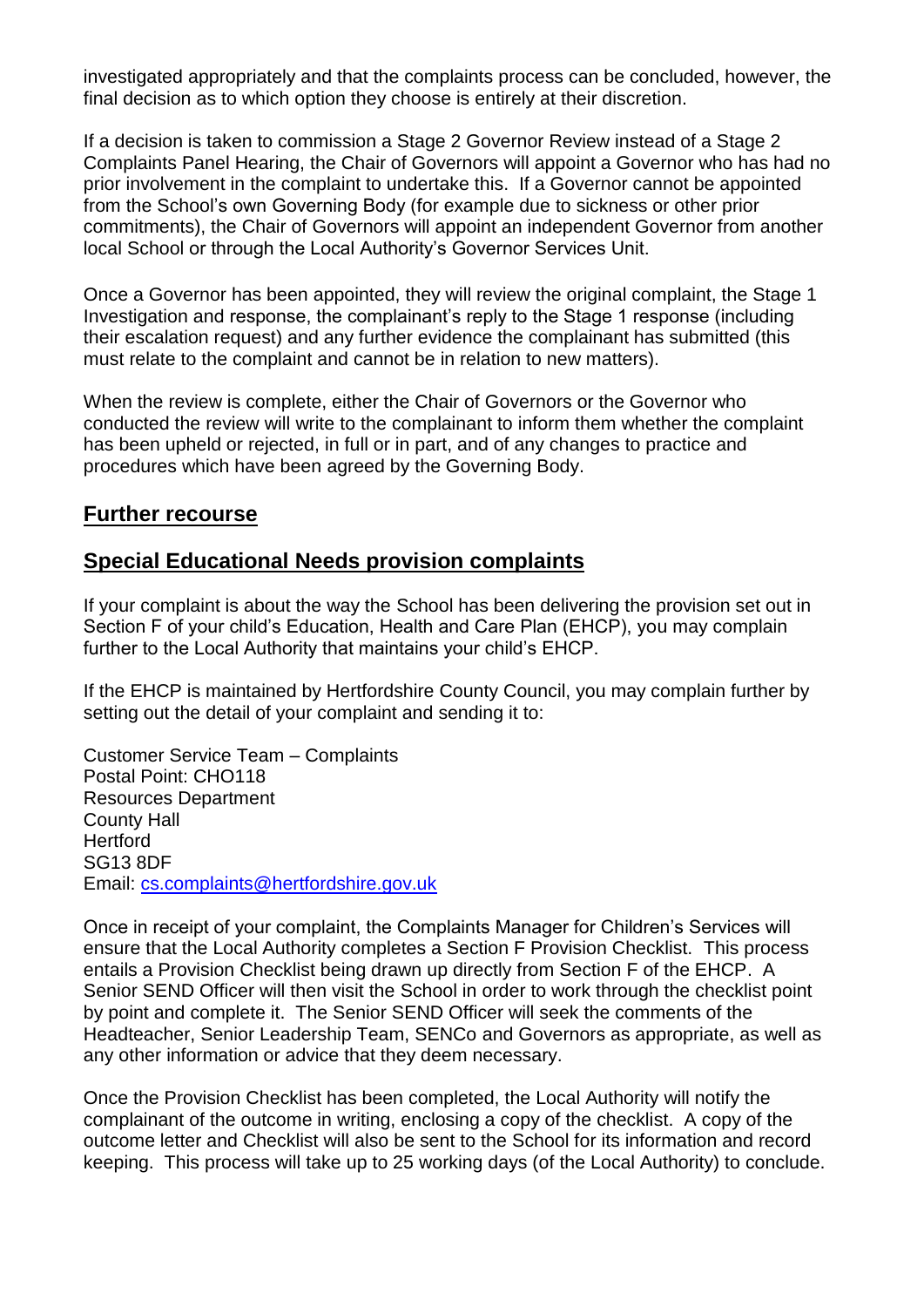Complainants who remain dissatisfied following further investigation of their Special Educational Needs provision complaint by the Local Authority may complain to the Secretary of State who may decide to conduct an additional investigation. The contact details for the Secretary of State are set out below.

#### **Complaints of any other nature**

If the complainant believes that the School did not handle their complaint correctly in accordance with this complaints policy and procedure or that it acted unlawfully or unreasonably in exercising its duties under education law, they can approach the Department for Education (DFE) after they have exhausted the School's complaints process at Stage 2.

The DFE will not normally re-investigate the substance of a complaint or overturn any decisions made by Ickleford Primary School. They will consider whether the School has adhered to education legislation and any statutory policies relevant to the complaint. The DFE will not substitute its decision for that of the Stage 2 Complaints Panel simply because the complainant disagrees with it.

The complainant can refer their complaint to the Secretary of State at the Department for Education online at [www.education.gov.uk/contactus,](http://www.education.gov.uk/contactus) by telephone on 0370 000 2288 or by writing to:

Department for Education Piccadilly Gate Store Street **Manchester** M1 2WD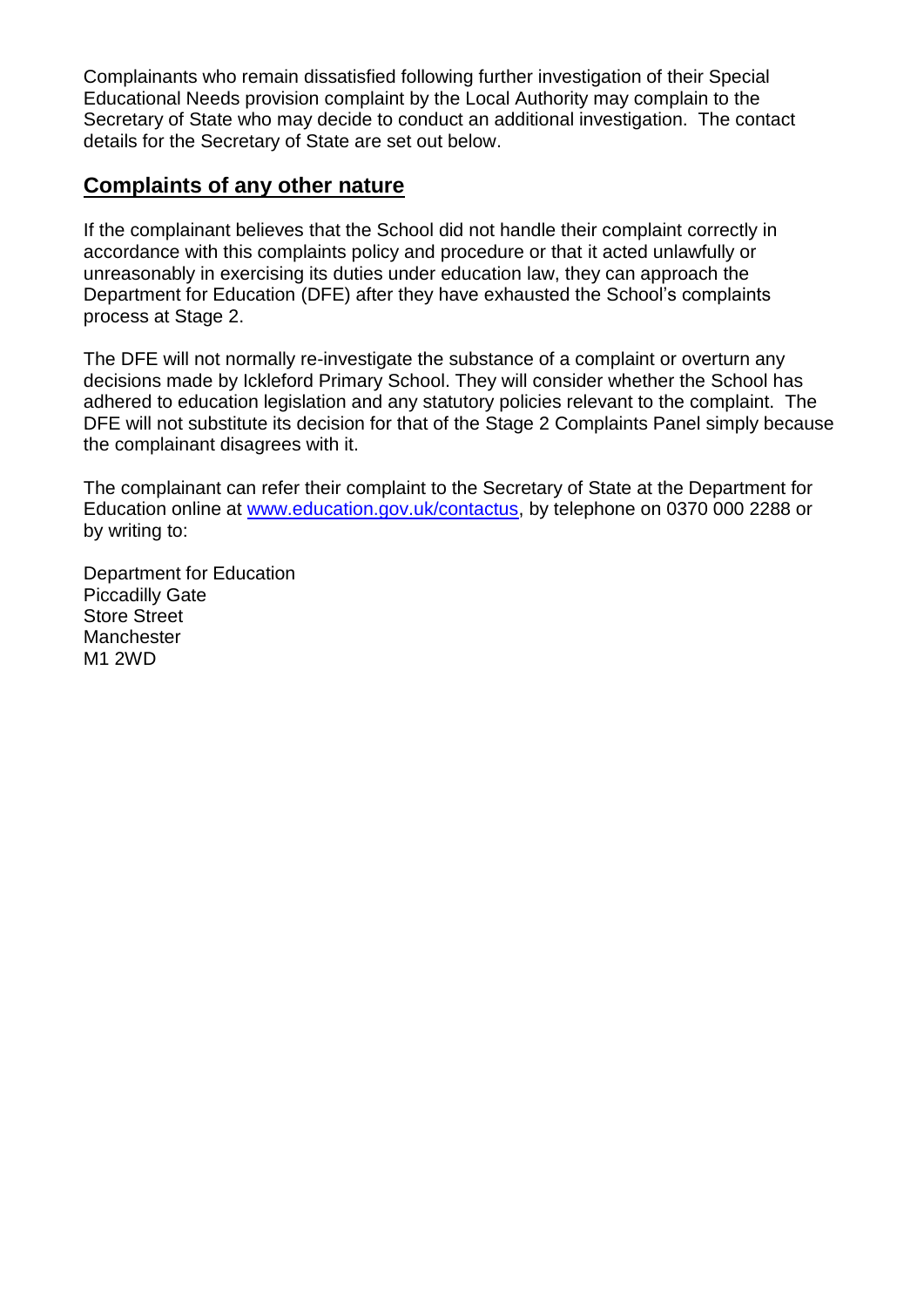# **Roles and Responsibilities**

#### **Complainant**

The complainant should:

- Explain their complaint in full as swiftly as possible.
- Co-operate fully with the School to try and resolve the complaint.
- Respond promptly to requests for information or meetings.
- Agree the details of their complaint and their desired outcomes in a timely way if clarification is requested.
- Ask for assistance if or when needed.
- Treat everybody involved in their complaint and the complaints process with dignity and respect.
- Refrain from publicising the details of their complaint on social media and respect confidentiality.
- Refrain from making allegations and threats.

If the complainant fails or refuses to follow the above, the School may have to suspend its consideration of their complaint, either temporarily or permanently, depending on the nature of the complainant's behaviour and how this affects the School's handling of the complaint. In such circumstances, the School also reserves the right to invoke its Policy and Procedure for Managing Persistent and Vexatious Behaviour and Complaints (contained in Appendix 3).

#### **Investigator (if one is required or appointed)**

This could be the Headteacher or another member of the School's Senior Leadership Team. The Investigator's role is to establish the facts relevant to the complaint by:

- Providing a comprehensive, open, transparent and fair consideration of the complaint through:
	- $\circ$  Sensitive and thorough interviewing of the complainant to establish what has happened and who has been involved.
	- o Interviewing any staff, children, young people or any other people relevant to the complaint.
	- o Consideration of records and other relevant information.
	- o Analysing information.
	- o Referring to any relevant School policies and procedures that apply.
- Liaising with the complainant and the Complaints Co-ordinator as appropriate to try and identify how the complaint may best be resolved.

The Investigator should:

- Conduct interviews with an open mind and be prepared to persist in their questioning if they deem this necessary.
- Keep notes of interviews or arrange for an independent note taker to document the meeting.
- Ensure that any papers produced during the investigation are kept securely pending further consideration of the complaint.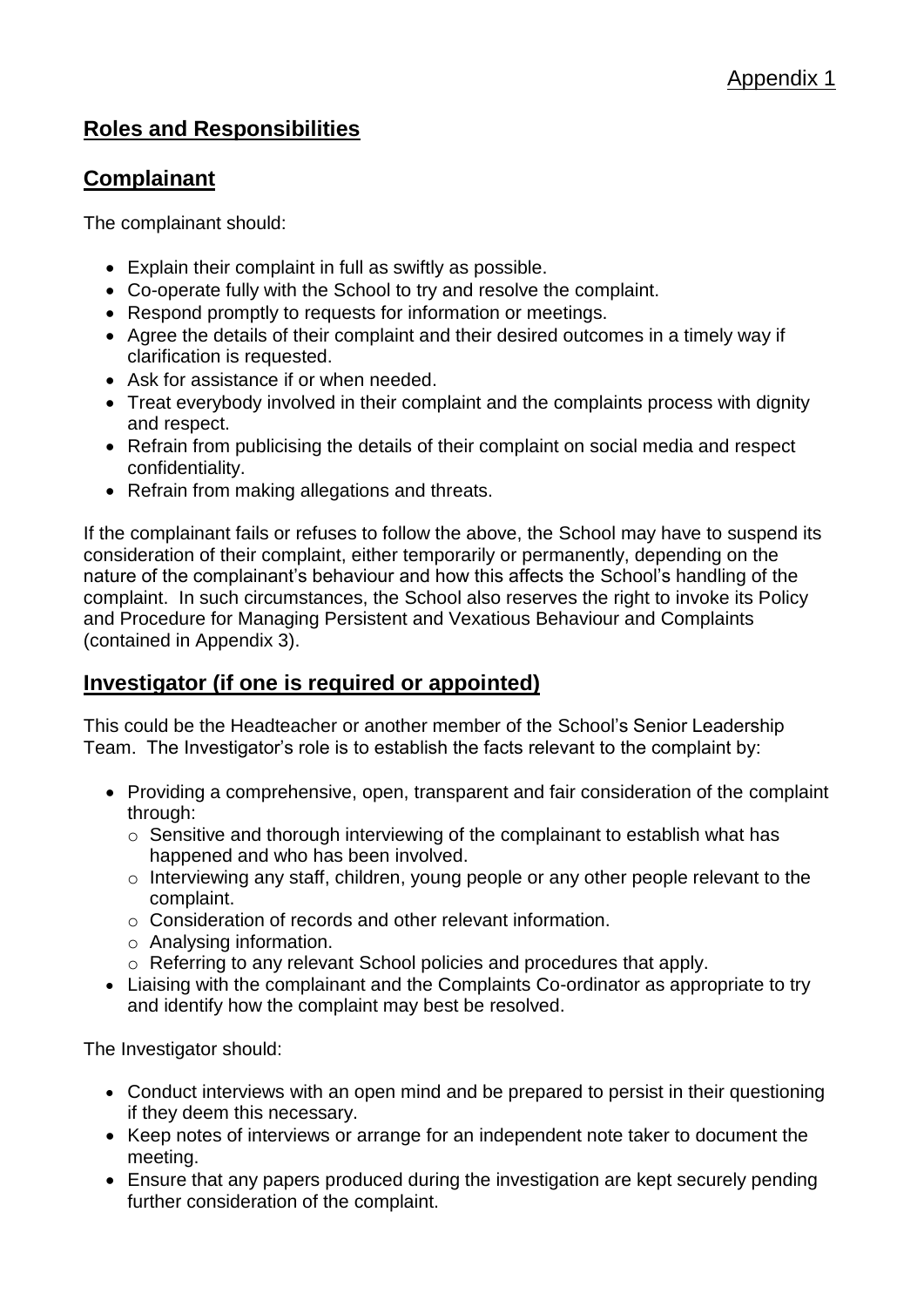- Be mindful of the timescales to respond.
- If the Investigator is somebody other than the Headteacher, then they should prepare a comprehensive report for the Headteacher or the Stage 2 Complaints Panel that sets out the facts, tries to identify solutions and makes recommendations to try and resolve the issues.

The Headteacher or Stage 2 Complaints Panel will then determine whether to uphold or reject the complaint in full or in part and communicate their finding(s) to the complainant, providing the appropriate escalation details.

#### **Complaints Co-ordinator**

This could be the Headteacher, a Designated Complaints Governor or a member of School staff providing administrative support.

The Complaints Co-ordinator should:

- Ensure that the complainant is updated at each stage of the School's complaints process.
- Liaise with staff members, the Headteacher, the Chair of Governors, the Clerk and any another relevant sources of information or support, to ensure a smooth and effective complaints process.
- Remain mindful of issues regarding:
	- o Sharing third party information.
	- o Additional support. This may be needed, for example, by complainants when making a complaint, including an Interpreter or where the complainant is a child or young person.
- Keep accurate records and store them securely.

# **Clerk to the Governing Body**

The Clerk is the point of contact for the complainant, the respondent on behalf of the School and the Stage 2 Complaints Panel. They should:

- Ensure that everybody involved in the complaints process is aware of their legal rights and responsibilities, including any under legislation relating to School complaints, education law, the Equality Act 2010, the Freedom of Information Act 2000, the Data Protection Act (DPA) 2018 and the General Data Protection Regulations (GDPR).
- Set the date, time and venue of the meeting, ensuring that the dates are convenient to all parties if they are invited to attend (unless three proposed dates have been declined without good reason in which case the Clerk or the Chair of Governors will decide when the Hearing will be). They should also ensure that the venue and proceedings are accessible for all attendees.
- Collate any written material relevant to the complaint (for example; the Stage 1 paperwork, the respondent on behalf of the School's submission, the complainant's submission and signed, dated witness statements) and send it to all parties in advance of the meeting within an agreed timescale (including the Panel).
- Take detailed notes of the Stage 2 Complaints Panel Hearing.
- Provide a copy of their detailed notes to either or both parties if requested to do so.
- Notify both parties of the Panel's findings.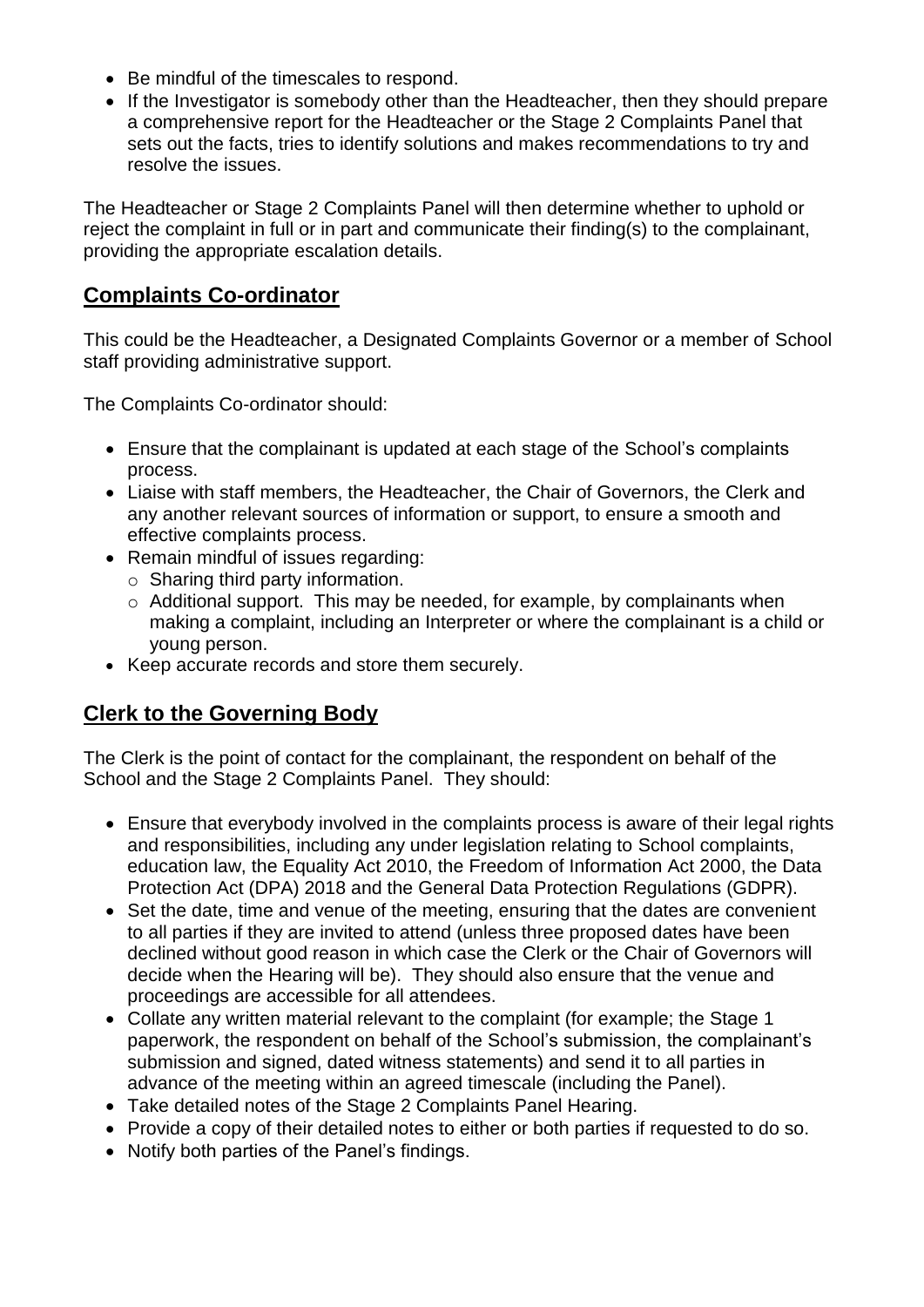# **Chair of the Stage 2 Complaints Panel**

The Chair of the Stage 2 Complaints Panel will be appointed in advance of the Hearing and should ensure that:

- Both parties are asked (via the Clerk) to provide any additional information relating to the complaint by a specified date in advance of the Hearing.
- The Hearing is conducted fairly and impartially, is not adversarial, and that, if all parties are invited to attend, everyone is treated with respect and courtesy.
- Complainants who may not be used to attending such Hearings are put at ease insofar as possible. This is particularly important if the complainant is a child or young person.
- The remit of the Complaints Panel is explained to both parties.
- Written material is seen by everyone in attendance, provided it does not breach confidentiality or any individual's rights to privacy under the DPA 2018 or GDPR.
- If a new issue arises, it would be useful to give everyone the opportunity to consider it and comment upon it. This may require an adjournment of the Hearing. New issues would need to be passed back for consideration at Stage 1 first.
- Both the complainant and the respondent on behalf of the School are given the opportunity to put forward their case and seek clarity, either through written submissions ahead of the Hearing or verbally in the Hearing itself.
- No cross questioning is permitted. All questioning is conducted by the Panel.
- The issues are addressed.
- Key findings of fact are made.
- The Panel is open-minded and acts independently.
- No member of the Panel has an external interest in the outcome of the proceedings or has had any involvement at an earlier stage of the complaints process.
- The Clerk takes detailed notes of the Hearing.
- They liaise with the Clerk whenever the need arises (and the Complaints Coordinator, if the School has one).

# **Stage 2 Complaints Panel Member**

Stage 2 Complaints Panel Members should remain mindful that:

- The Hearing must be independent and impartial and should be seen to be so.
- No Governor may sit on the Panel if they have had prior involvement in the complaint or in the circumstances surrounding it.
- The aim of the Hearing should be to try and resolve the complaint and achieve reconciliation between the School and the complainant wherever possible.
- The complainant may not be satisfied with the outcome if the Panel does not find in their favour. It may only be possible to establish the facts and make recommendations.
- Many complainants will feel nervous in a formal setting such as this.
- Parents and carers often feel emotional when discussing issues that affect their children.
- Extra care needs to be taken if the complainant is a child or young person and they are present during all or part of the Hearing.
- Careful consideration of the atmosphere and proceedings should be given to ensure that a child or young person does not feel intimidated.
- The Panel should respect the views of a child or young person and give them equal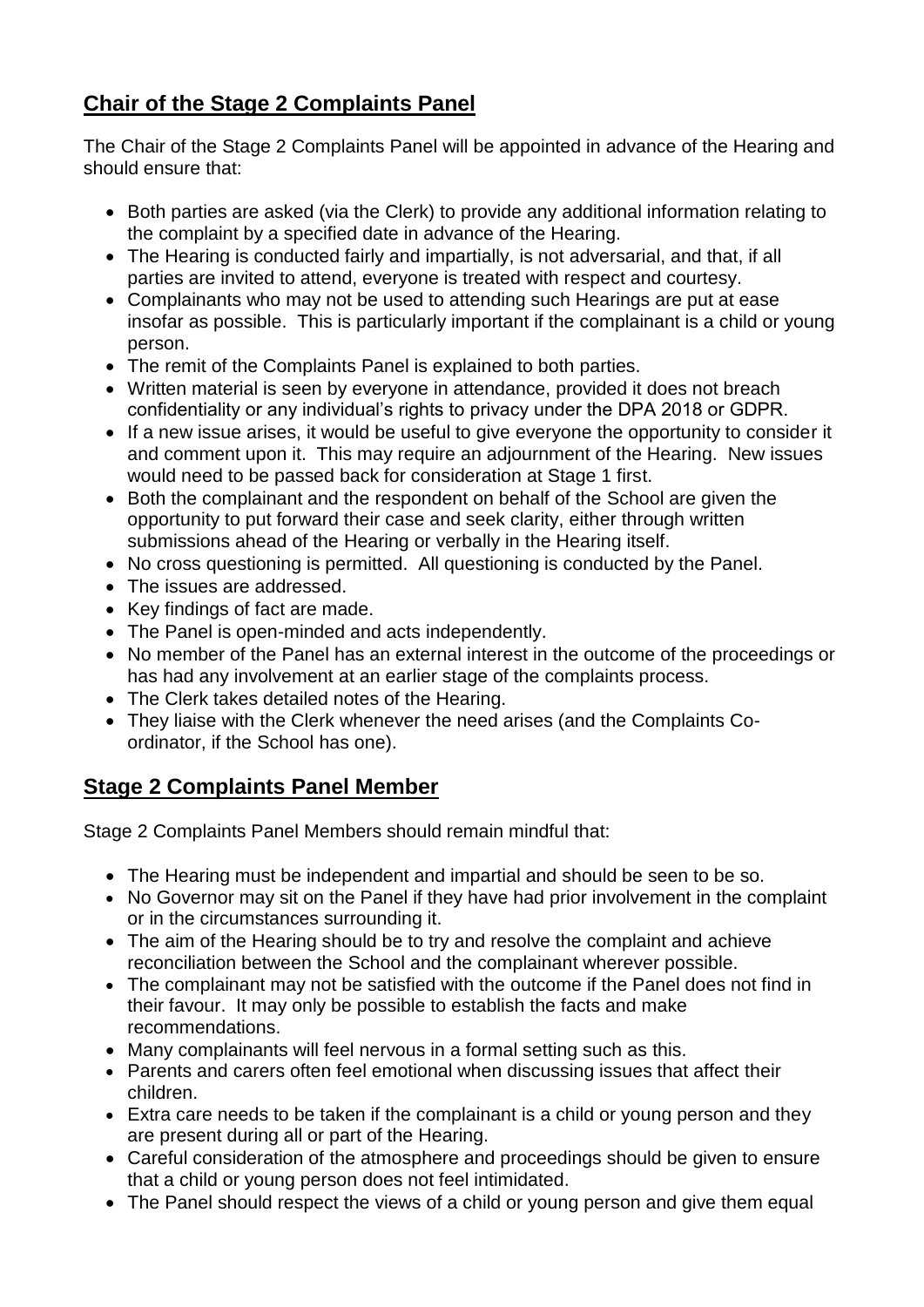consideration to those of adults.

- If a child or young person is the complainant, the Panel should ask them in advance if any support is needed to help them present their complaint.
- Where a child or young person's parent or carer is the complainant, the Panel should give them the opportunity to say which parts of the meeting, if any, the child or young person would like to be present for.
- The complainant should be advised that it may not be agreed for a child or young person to attend a Hearing if the Panel considers that it is not in the child or young person's best interests.
- The welfare and best interests of the child or young person should remain at the forefront at all times.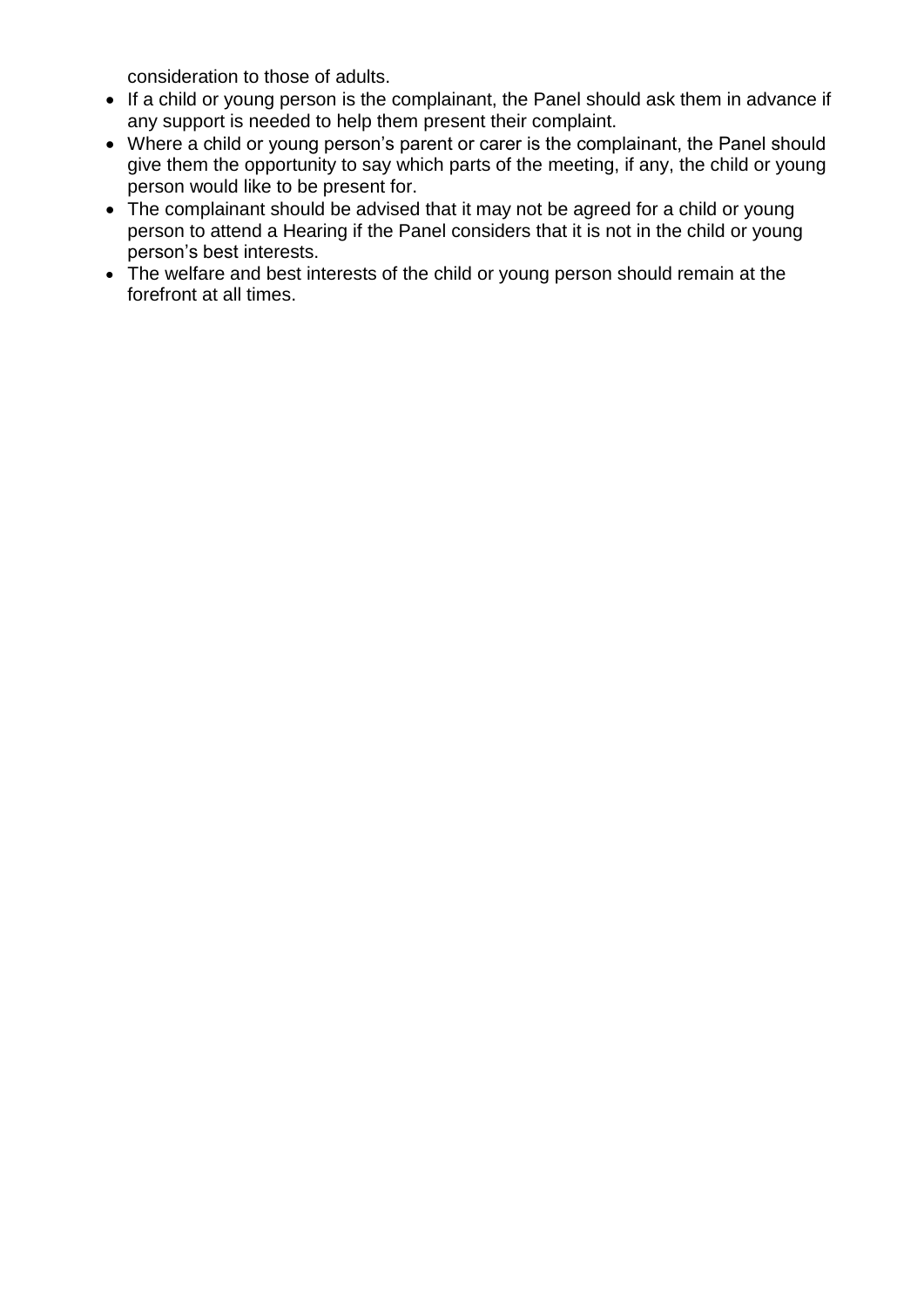# **Formal Complaint Form**

| Name:                 |                |                                                                                |
|-----------------------|----------------|--------------------------------------------------------------------------------|
| <b>Address:</b>       |                |                                                                                |
| Postcode:             |                |                                                                                |
| <b>Email address:</b> |                |                                                                                |
| <b>Telephone No:</b>  | Day:           |                                                                                |
|                       | Evening:       |                                                                                |
|                       | <b>Mobile:</b> |                                                                                |
|                       |                |                                                                                |
|                       |                | What is the nature of your complaint? (Please use additional sheets if needed) |
|                       |                |                                                                                |
|                       |                |                                                                                |
|                       |                |                                                                                |
|                       |                |                                                                                |
|                       |                |                                                                                |
|                       |                |                                                                                |
|                       |                |                                                                                |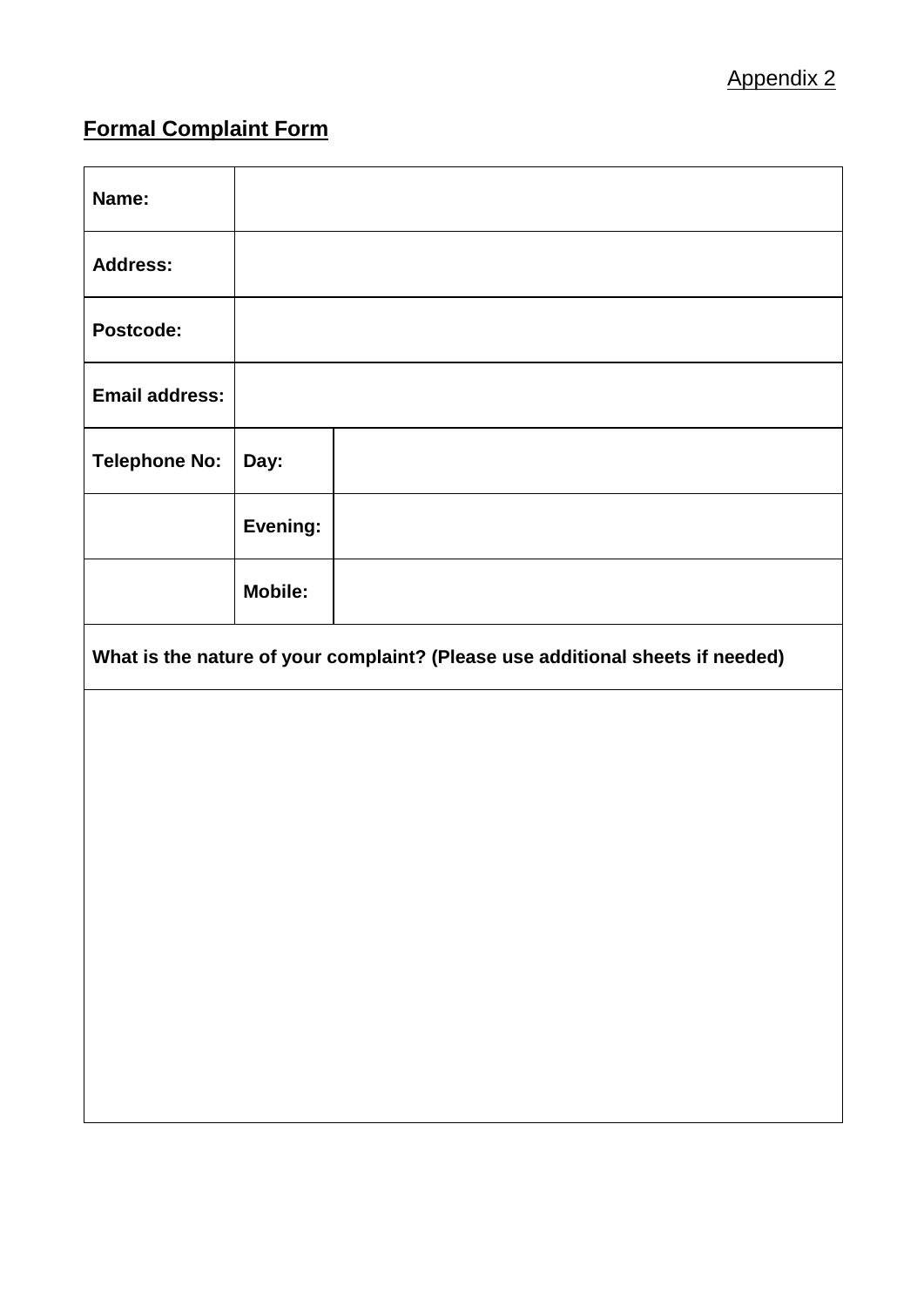| Have you raised your issue(s) with<br>your child's Class Teacher at the<br>informal stage? If so, when did you<br>do this? | Yes (inc. date) | <b>No</b> |  |  |  |
|----------------------------------------------------------------------------------------------------------------------------|-----------------|-----------|--|--|--|
| Have you complained to the<br><b>Headteacher at Stage 1?</b>                                                               | Yes (inc. date) | <b>No</b> |  |  |  |
| What happened when you complained to the Headteacher?                                                                      |                 |           |  |  |  |
|                                                                                                                            |                 |           |  |  |  |
|                                                                                                                            |                 |           |  |  |  |
|                                                                                                                            |                 |           |  |  |  |
| What are your desired outcomes?                                                                                            |                 |           |  |  |  |
|                                                                                                                            |                 |           |  |  |  |
|                                                                                                                            |                 |           |  |  |  |
|                                                                                                                            |                 |           |  |  |  |
|                                                                                                                            |                 |           |  |  |  |
| Signed:                                                                                                                    |                 |           |  |  |  |
| Date:                                                                                                                      |                 |           |  |  |  |

Please return your completed complaint form to the School Office either by email at <insert email address here> or in hard copy format and it will be passed to the Headteacher or Chair of Governors, depending on what stage the complaint is at and what it is regarding.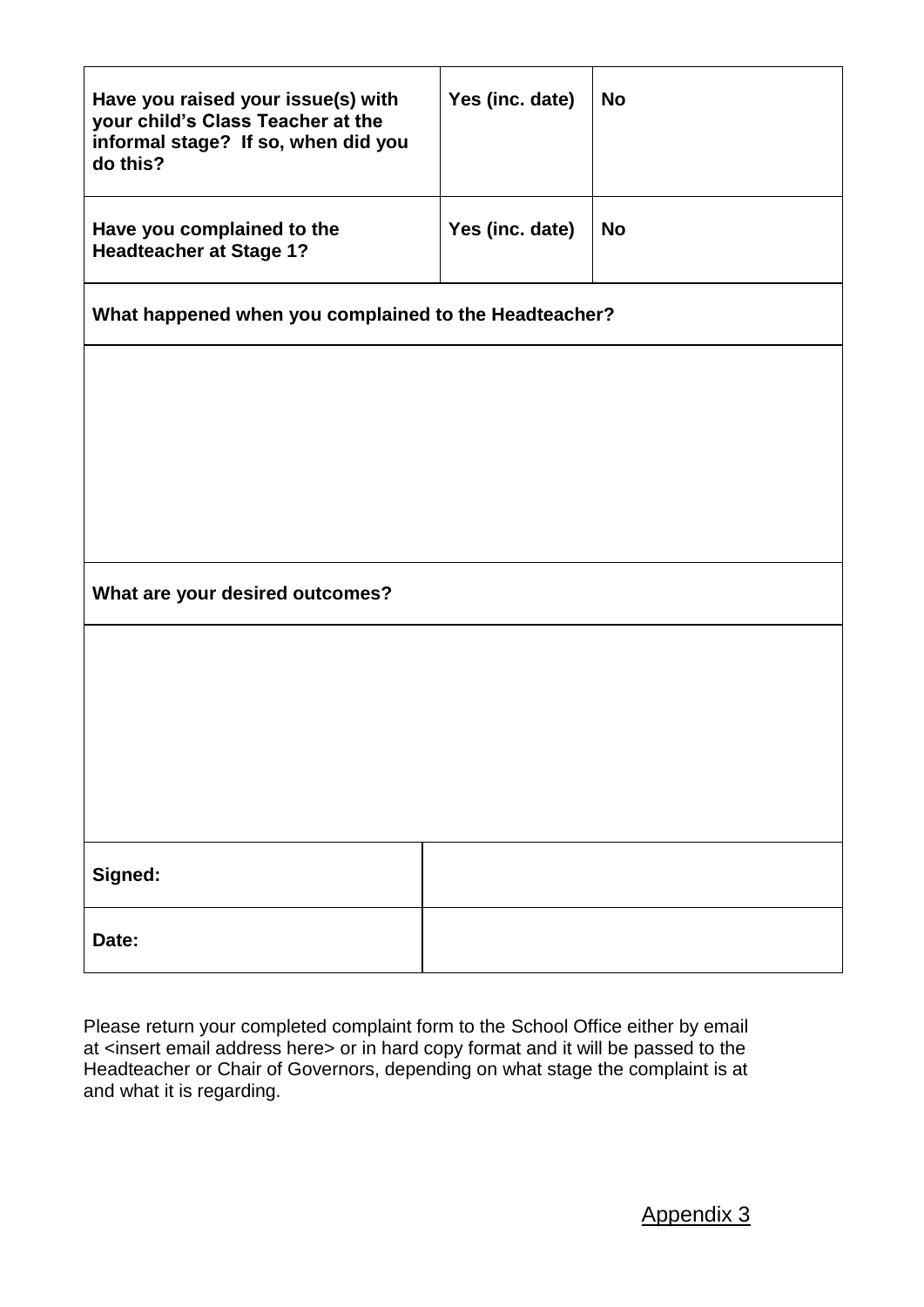#### **Ickleford Primary School Policy and Procedure for Managing Persistent and Vexatious Behaviour and Complaints**

Ickleford Primary School is committed to dealing with all complaints fairly and impartially and in accordance with the complaints policy and procedure that the Governing Body has adopted.

The School will not normally limit the amount of contact that parents, carers or complainants have with us; however, the School does not expect its staff to tolerate unreasonable behaviour and we will take decisive action to protect staff from such behaviour, including any that the School deems to be abusive, offensive or threatening.

Ickleford Primary School defines unreasonable behaviour as that which affects the smooth and efficient running of the School on a daily basis, or that which hinders the School's consideration of complaints because of the frequency or nature of the complainant's contact with the School, such as, if the complainant:

- Refuses to articulate their complaint or specify the grounds of a complaint or the outcomes sought by raising the complaint, despite offers of assistance.
- Refuses to co-operate with the complaints process at any stage.
- Refuses to accept that certain issues are not within the scope of the complaints process.
- Insists on the complaint being dealt with in ways which are incompatible with the complaints process or with good practice, or only in a way that suits themselves.
- Introduces trivial or irrelevant information that they expect to be taken into account and commented upon.
- Raises detailed but unimportant questions and insists they are answered fully, often immediately and to their own timescales.
- Makes unfounded complaints about staff who are trying to deal with the issues and seeks to have them replaced.
- Seeks to change the basis of some or all of the complaint as the complaints process proceeds.
- Repeatedly makes the same complaint(s) (despite previous investigations or responses concluding that the complaint is unfounded or has been fully addressed).
- Refuses to accept the outcome of the complaints process despite the fact that the process has been exhausted and correctly implemented, including signposting the complainant to the Department for Education (DFE).
- Seeks an unrealistic outcome.
- Makes excessive demands on School time by way of frequent, lengthy, complicated and stressful contact(s) with staff regarding the complaint, in person, in writing, by email and by telephone whilst the complaint is being dealt with.
- Uses threats to intimidate.
- Uses abusive, offensive or discriminatory language or violence.
- Makes and breaks contact with the School on an ongoing basis with varying time delays in between.
- Knowingly provides false information.
- Persistently approaches various individuals at the School, as well as the Local Authority, Ofsted and the Department for Education, etc, through different routes about the same issue(s) in the hope of eliciting different responses.
- Publishes what the School deems to be inappropriate or unacceptable information on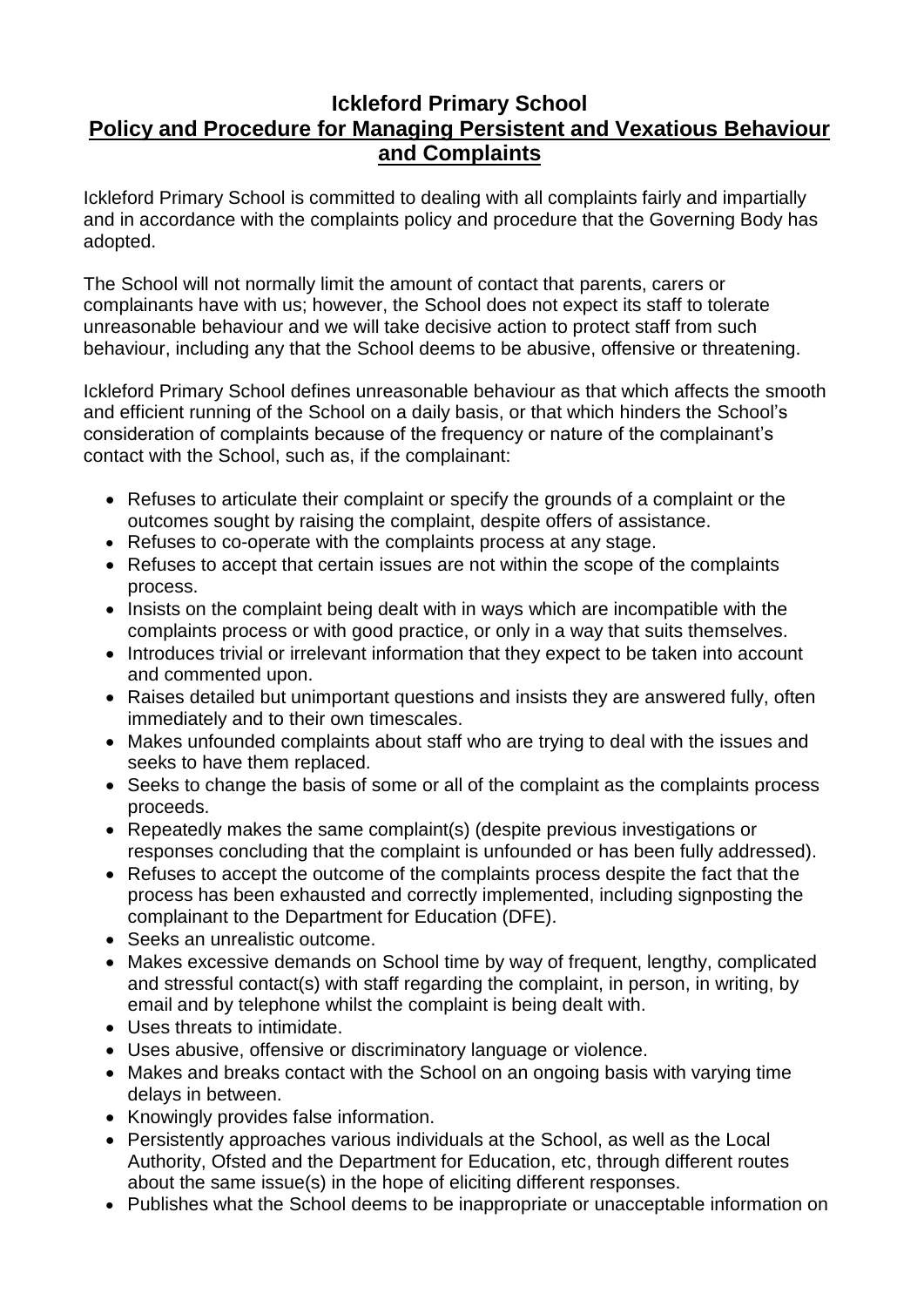social media or other platforms.

Complainants should try to limit their communication with the School where it relates to their complaint, whilst the complaint is being progressed through the complaints process. It is unhelpful and unnecessary if repeated correspondence is sent (either by letter, phone, email or text), as it could delay the outcome(s) being finalised.

Wherever possible, the Headteacher or Chair of Governors will discuss any concerns with the Complainant/Parent/Carer about their behaviour informally before deciding to invoke this policy and procedure for managing persistent and vexatious behaviour and complaints.

If any unreasonable behaviour continues after the Headteacher or Chair of Governors has spoken informally with the Complainant/Parent/Carer, the Headteacher will write to them. The Headteacher will confirm that the School deems their behaviour to be persistent and/or vexatious and will ask them to stop behaving in this way.

Wherever Complainants/Parents/Carers continue to contact Ickleford Primary School excessively, causing a significant level of disruption, the School will consider whether to impose some or all of the following communication restrictions and confirm this in writing accordingly:

- Requesting that contact only takes place in a particular form (e.g. letters only).
- Requiring contact to take place with a designated member of Staff (e.g. the Headteacher).
- Restricting telephone calls to specified days and times.
- Asking the complainant to enter into an agreement about their future contact with the School.
- Informing the complainant that if they do not follow this advice (as stated above), any further communication/correspondence that does not present significant new matters or new information will only be kept on file and will not be acknowledged or responded to.
- If the complainant tries to re-open an issue that has already been considered through the complaints process, the Chair of Governors will inform them in writing that the process has been exhausted, that the matter is now closed, and that the School will not enter into any further correspondence about it.

The decision of the Headteacher or Chair of Governors to invoke this policy and procedure (and any communication restrictions imposed as a result) is final and cannot be challenged or overturned through the School's complaints process. This is because the decision will be reviewed by the Headteacher or Chair of Governors after six months. If the Complainant/Parent/Carer's behaviour has remained the same or worsened, the Headteacher or Chair of Governors reserves the right to extend the communication restrictions for a further six months each time they review the situation. If the Complainant/Parent/Carer's behaviour has improved to a level that the School deems acceptable, then communication restrictions will be lifted on the proviso that should matters regress, the School reserves the right to reinstate the communication restrictions that previously applied.

In response to any serious incident of aggression or violence, Ickleford Primary School will immediately inform the Police and communicate our actions in writing. This may include barring the individual(s) from the School premises. Should the School deem this necessary, it will ensure that it adheres to the guidance issued by the Department for Education (DFE) entitled [Controlling access to School](https://www.gov.uk/government/publications/controlling-access-to-school-premises/controlling-access-to-school-premises) premises.